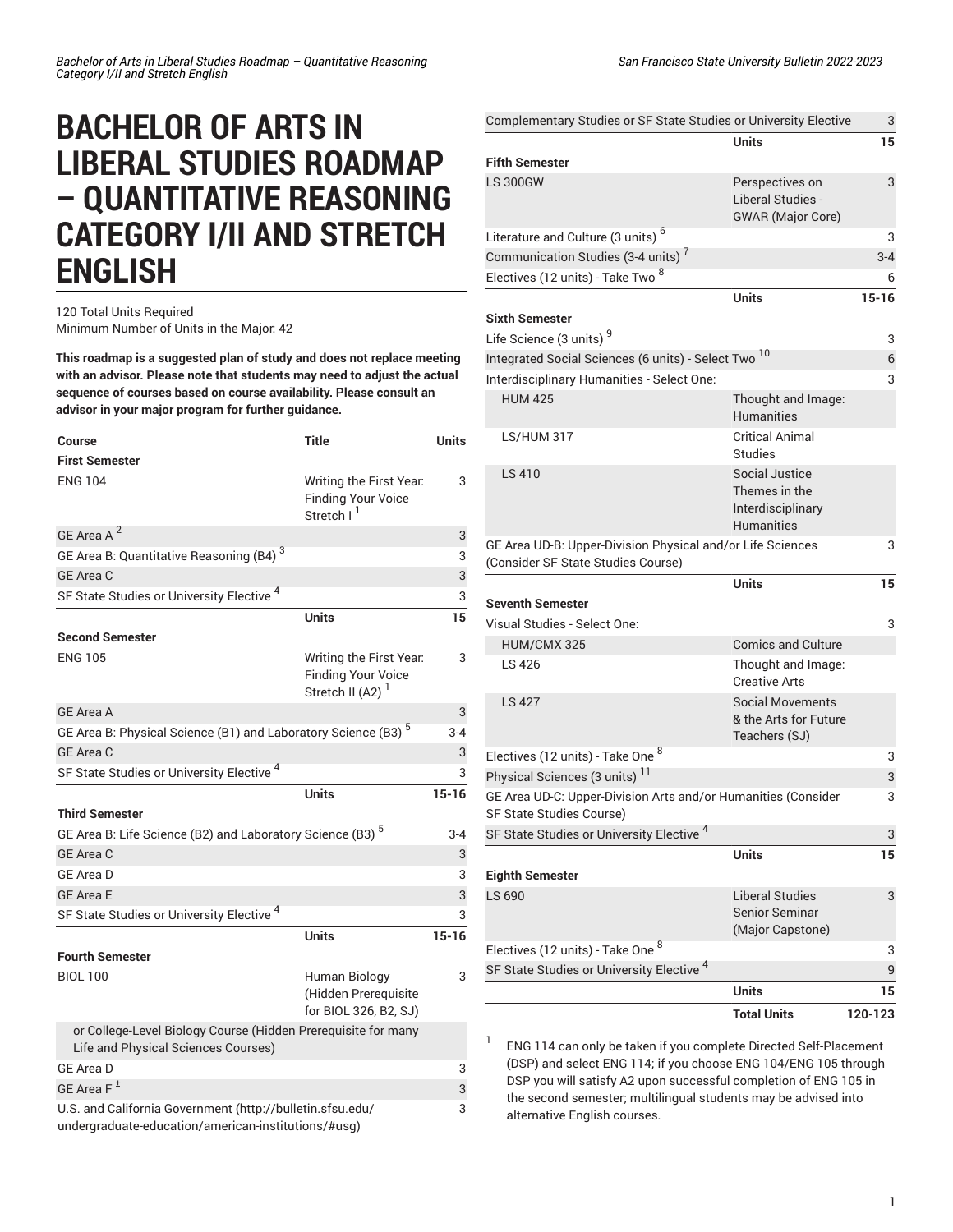- 2 To avoid taking additional units, it is recommended that you meet the **SF State Studies** (AERM, GP, ES, SJ) requirements within your GE or major.
- 3 To determine the best B4 course option, students should complete the online advising activity at [mathadvising.sfsu.edu](https://mathadvising.sfsu.edu/) ([https://](https://mathadvising.sfsu.edu/) [mathadvising.sfsu.edu/\)](https://mathadvising.sfsu.edu/). Questions? Contact Gator [Smart](https://gatorsmartstart.sfsu.edu/) Start. ([https://gatorsmartstart.sfsu.edu/\)](https://gatorsmartstart.sfsu.edu/)

#### 4 **Complementary Studies**

Required of all candidates for the Bachelor of Arts degree in Liberal Studies are 12 units of Complementary Studies, which must come from courses bearing a prefix other than LS, and not cross-listed with LS. Complementary Studies for the Liberal Studies major can be satisfied via four possible routes:

- 12 units of a language
- 12 units towards completion of a minor or 2nd major or certificate. Suggested minors include: Education, Special Education, any minor in Ethnic Studies, American Studies, California Studies, Comics Studies, Counseling, Holistic Health, Health Education, Earth Sciences, Communication Studies, any minor in Modern Languages (Chinese, French, German, Italian, Japanese, Persian, Russian), Humanities, Math, History, Global Peace Studies, Criminal Justice Studies, Women and Gender Studies
- Any 12 units outside of LS prefix and not cross-listed with LS
- Study Abroad

Students who have earned AA-T or AS-T degrees and are pursuing a similar B.A. degree at SF State are required to fulfill the Complementary Studies requirement as defined by the major department. Students should consult with a major advisor about how transfer units and/or SF State units can best be applied to this requirement to ensure degree completion within 60 units.

5 Consider taking a class combined with a laboratory or a separate lab to fulfill B3 if not already satisfied.

## **Literature and Culture (3 units)**

Select One:

6

AA S 322 Chinese American Language and Literature (3 units) (UD-C, AERM, SJ)

AA S 332 Japanese American Art and Literature (3 units) (UD-C, AERM, SJ)

AA S 352 Filipina/o American Literature, Art, and Culture (3 units) (UD-C, AERM, GP, SJ)

AA S 372 Vietnamese American Literature (3 units) (UD-C, AERM) AA S 512 Asian American Children's/Adolescent Literature (3 units) (UD-C, AERM, SJ)

AFRS 645 Literature of the Harlem Renaissance (3 units) (UD-C, AERM, GP, SJ)

CWL 440 "Typical American": Narratives of Multiculturalism in the Americas from 1492 to the Present (3 units) (UD-C, GP) CWL 450 Literary Crossings (3 units) (UD-C, GP)

E ED 681 Teaching Language and Literature with Elementary and Middle School Students (3 units) (UD-C)

ENG 451/JS 451/CWL 451 Jewish Literature of the Americas (3 units) (UD-C, AERM, GP)

ENG 526 Age of the American Renaissance: 1830-1860 (3 units) (UD-C, AERM, SJ)

ENG 533/JS 437/CWL 437 Holocaust and Literature (3 units) (UD-C, GP, SJ)

ENG 535 Literature and Ecology (3 units) (UD-C, ES)

ENG 546/JS 546/WGS 546 20th Century American Jewish Women Writers (3 units) (UD-C, AERM, GP)

ENG 601 Literature and Psychology (3 units) (UD-C)

ENG 602 Literature and Society (3 units) (UD-C, AERM)

ENG 655 Literature and the Adolescent Reader (3 units) (AERM) LS 450 Banned! Contested Protest Literature in Schools (3 units) LTNS 560 Contemporary Latina/o Literature (3 units) (UD-C, AERM, GP, SJ)

WGS 541 Women Writers and Social Change (3 units) (UD-C, AERM, GP, SJ)

WGS 551/SXS 551 Queer Literatures and Media (3 units) (UD-C, AERM, GP, SJ)

#### 7 **Communication Studies (3-4 units)**

Select One:

COMM 551 Persuasion (4 units)

COMM 552 Performance and Feminism (4 units)

COMM 553 Performance and Identity (4 units)

COMM 554 Performance of Children's Literature (4 units)

COMM 559 Theory and Practice in Advanced Public Speaking (4 units)

LS 403/COMM 557 Performance and Pedagogy of the Oppressed for Educators (3 units) (SJ)